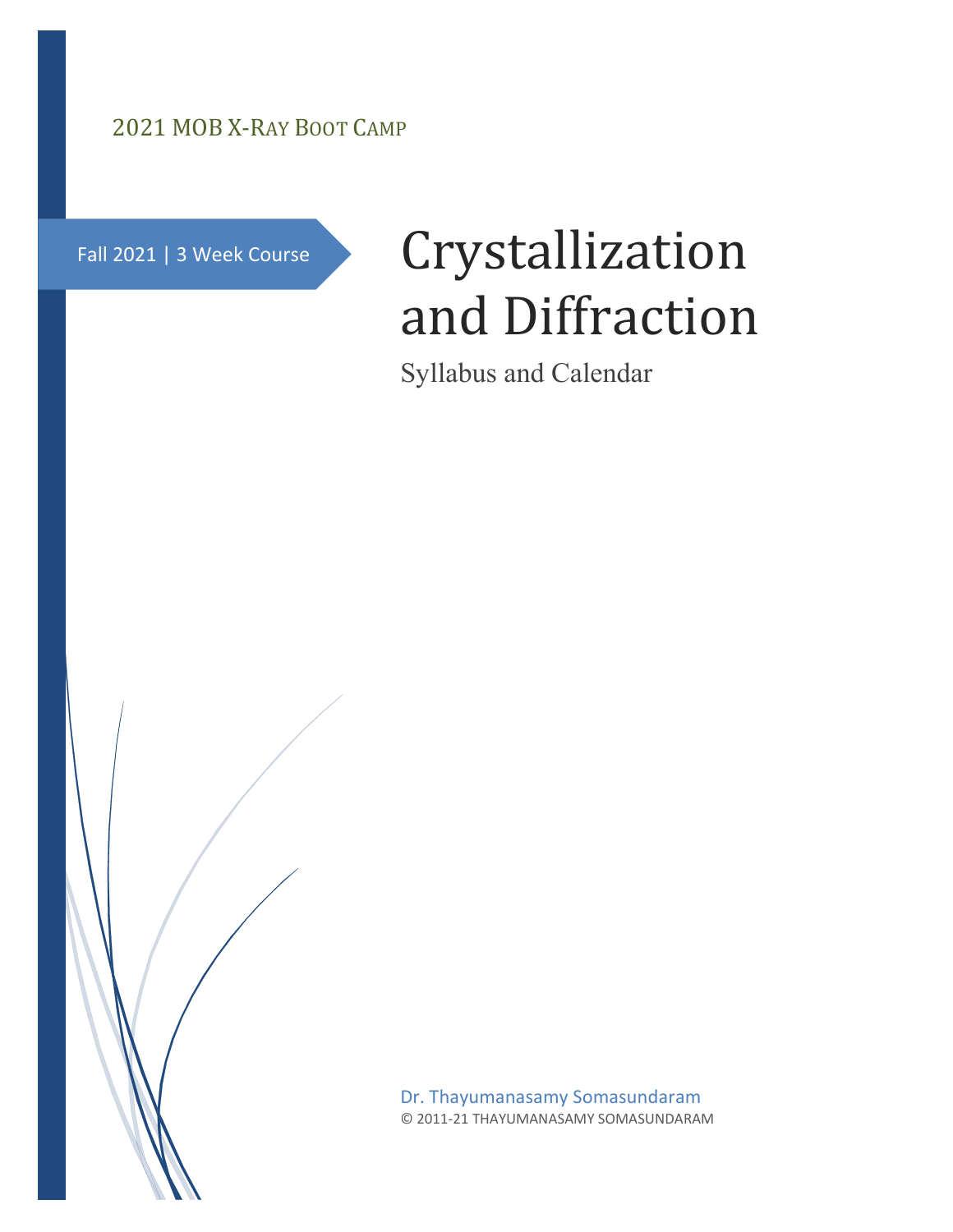## Contents

©2021 MOB X-Ray Boot camp | Author: Thayumanasamy Somasundaram Institute of Molecular Biophysics | Florida State University | Tallahassee, FL 32306-4380 Copyright © 2011-21 Thayumanasamy Somasundaram Updated: July 08, 2021.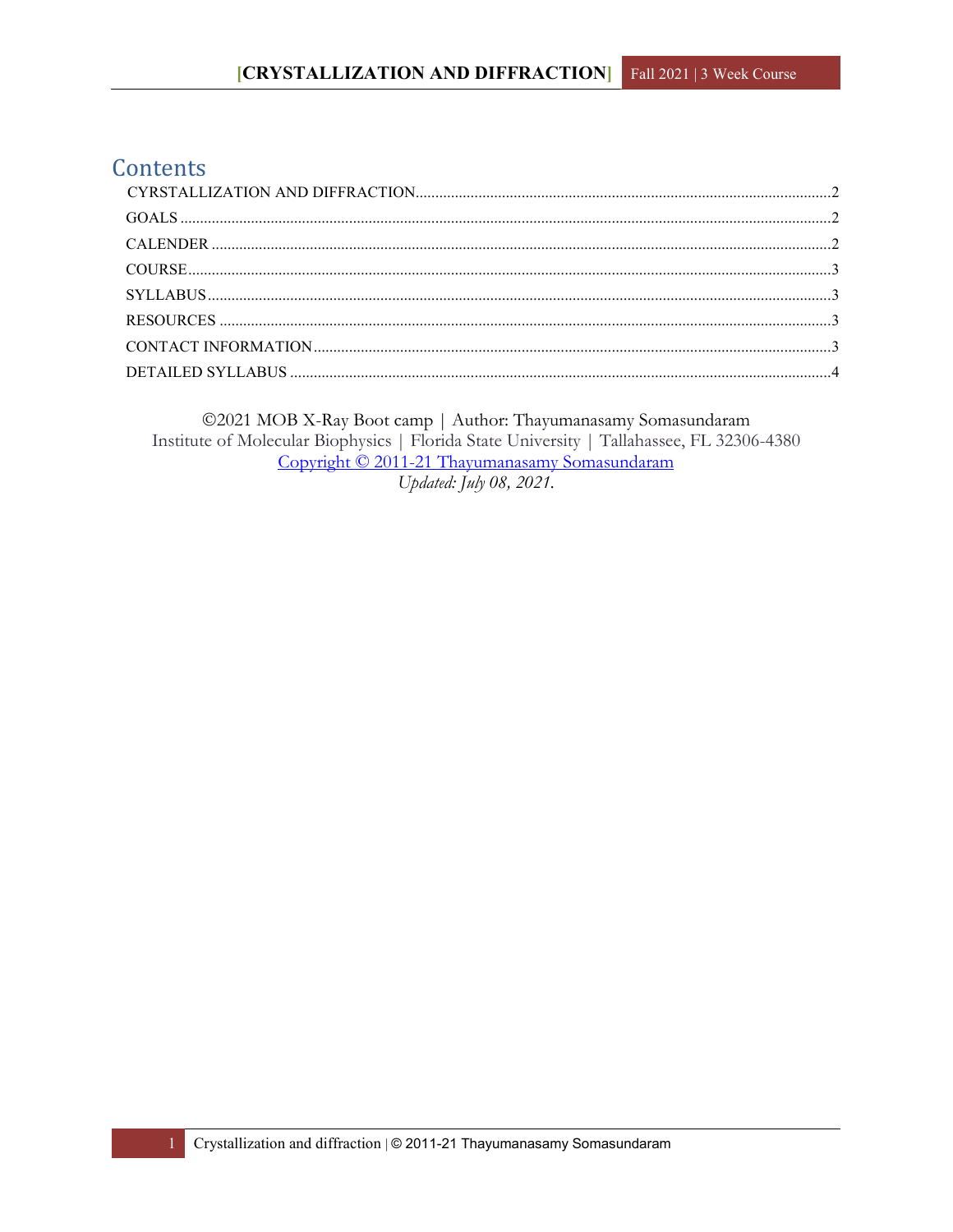# CYRSTALLIZATION AND DIFFRACTION

<span id="page-2-0"></span>Practical course in Protein Crystallization and X-Ray Diffraction Session: Lecture: 40 min; Lab: 120 min; Q&A: 20 min; 3 weeks 5 sessions GOALS

<span id="page-2-1"></span>The practical course in crystallization and x-ray diffraction is a precursor to a graduate level macromolecular crystallography special class taught every other year. In this course, we will cover concepts of crystals, symmetry, crystallization, x-ray generation and safety, x-ray diffraction, cryo safety and technique, data collection and processing, Linux o/s, computer graphics, and data visualization. In this practical course, more emphasis will be given to handson training and lab work than the full-fledged graduate level course.

At the end of this course, you will learn basic concepts in:

- Symmetry, space groups, lattice, and unit cell
- Need for crystals, cryogenic temperatures, and X-Rays
- Manual and robotic crystallization set-up and
- Crystal harvesting, imaging, and loading
- Cryogenic safety and cryo-crystallography
- X-Ray generation and safety
- X-Ray diffraction and data collection
- Linux operating system and running programs
- Computer graphics and data analysis

## CALENDER

<span id="page-2-2"></span>

| <b>MOB 2020 Cohort Boot Camp Schedule</b> |                |                       |                   |               |  |  |
|-------------------------------------------|----------------|-----------------------|-------------------|---------------|--|--|
| August 2021   XRF Schedule in purple font |                |                       |                   |               |  |  |
| <b>Monday</b>                             | <b>Tuesday</b> | Wednesday             | <b>Thursday</b>   | <b>Friday</b> |  |  |
| 02-Aug                                    | 03-Aug         | 04-Aug                | 05-Aug            | 06-Aug        |  |  |
|                                           |                |                       |                   |               |  |  |
|                                           |                |                       |                   |               |  |  |
|                                           |                | 1-5:Solution Prep     |                   |               |  |  |
| 09-Aug                                    | 10-Aug         | 11-Aug                | 12-Aug            | 13-Aug        |  |  |
|                                           |                | 8-12: Data Collection |                   |               |  |  |
|                                           |                |                       |                   |               |  |  |
| 1-5:Cryo Prep                             |                |                       | 1-5: Data Process |               |  |  |
| 16-Aug                                    | 17-Aug         | 18-Aug                | 19-Aug            | 20-Aug        |  |  |
| 8-12 Data Analysis                        |                |                       |                   |               |  |  |
|                                           |                |                       |                   |               |  |  |
|                                           |                |                       |                   |               |  |  |
| 23-Aug                                    | 24-Aug         | 25-Aug                | 26-Aug            | 27-Aug        |  |  |
|                                           |                |                       |                   |               |  |  |
| <b>Classes Start</b>                      |                |                       |                   |               |  |  |
|                                           |                |                       |                   |               |  |  |

XRF Sessions are in purple font (8-12: AM session and 1-5: PM session)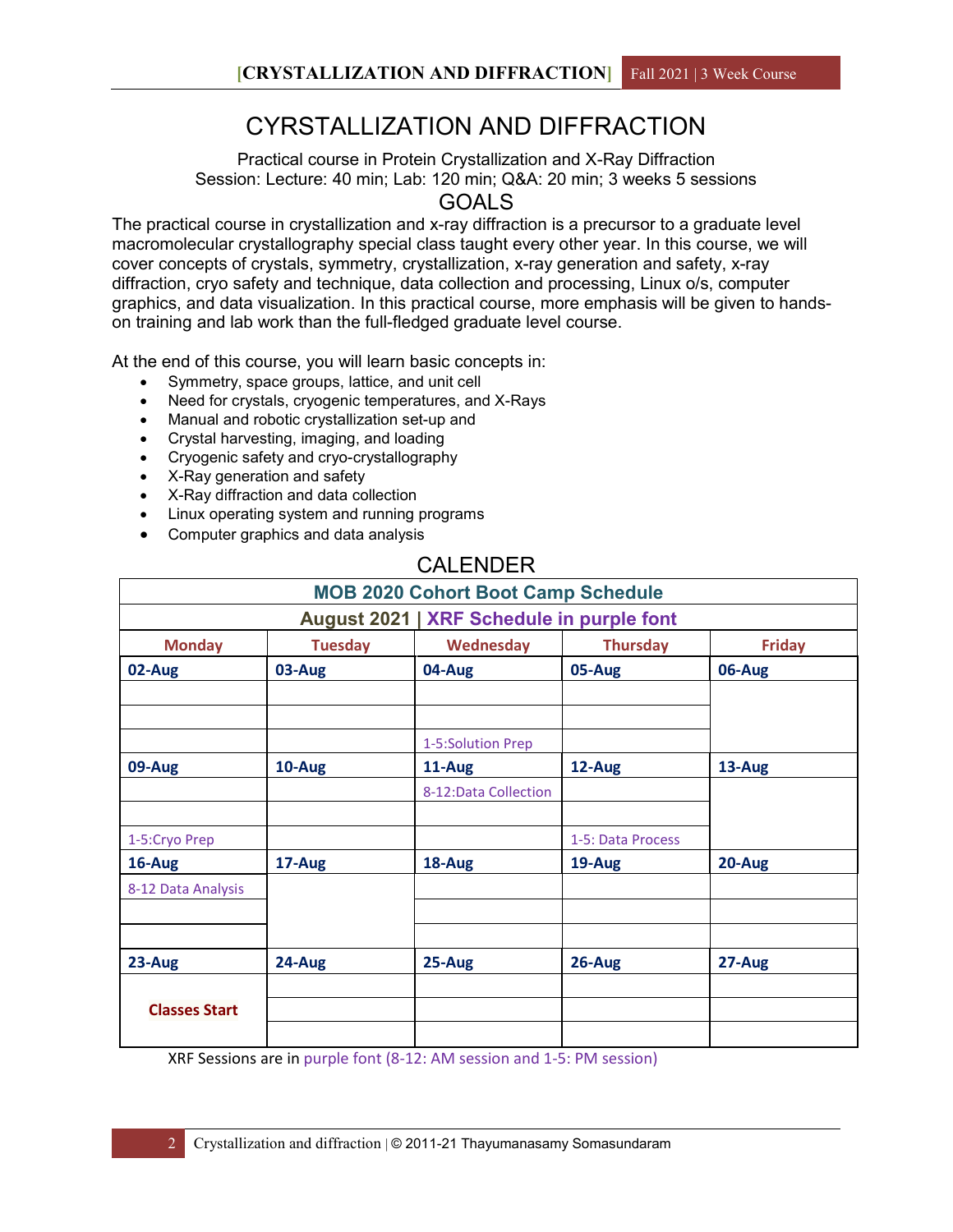## COURSE

<span id="page-3-0"></span>**Session:** We will meet for three hours per session for five sessions. The five sessions will be spread over three weeks. The session will consist of 20 minutes lecture followed by 60 minutes of lab-work or hands on training followed by 10 minutes of Question and Answer session. **Course**: The total course length is for three weeks with two sessions per week. We expect the course will have 4-5 students per session and all lab supplies will be provided to the students.

## **SYLLABUS**

- <span id="page-3-1"></span>1. Symmetry, lattices, crystals, and crystallization
- 2. Crystals and protein crystallization set-up
- 3. Crystallization observation and optimization
- 4. X-Rays, radiation safety and X-Ray generation
- 5. Cryogenics safety and cryocrystallography
- 6. X-Ray Diffraction set-up and data collection
- 7. Linux operating system and computer graphics
- 8. Data processing and visualization and wrap-up

Sessions highlighted in blue will involve more hands-on training time and sessions highlighted in green will involve more lecture time than indicated in the original description.

## RESOURCES

#### <span id="page-3-2"></span>**Requirements**

- Wet lab bench work experience
- Computer skills using Windows/Mac/Linux operating systems
- Basic knowledge about macromolecules and their properties

#### **Resources**

- <http://www.ruppweb.org/Xray/101index.html> [On-line]
- [Kevin Cowtan's Crystallography](http://www.ysbl.york.ac.uk/%7Ecowtan/fourier/fourier.html) Teaching Materials
- [Cambridge University Crystallography Course](http://www-structmed.cimr.cam.ac.uk/course.html)
- *Crystallography made Crystal Clear* by Gale Rhodes, 2nd Ed, 2000, Academic Press, NY
- A folder containing all the required materials will be given to the students on the first day

## CONTACT INFORMATION

#### <span id="page-3-3"></span>**Contact**

- Dr. Thayumana Somasundaram
- Phone: 1-850-644-6448
- E-mail: [tsomasundaram@fsu.edu](mailto:tsomasundaram@fsu.edu)
- URL: [biophysics.fsu.edu/soma/projects/core-facilities-workshop//](http://biophysics.fsu.edu/soma/projects/core-facilities-workshop/)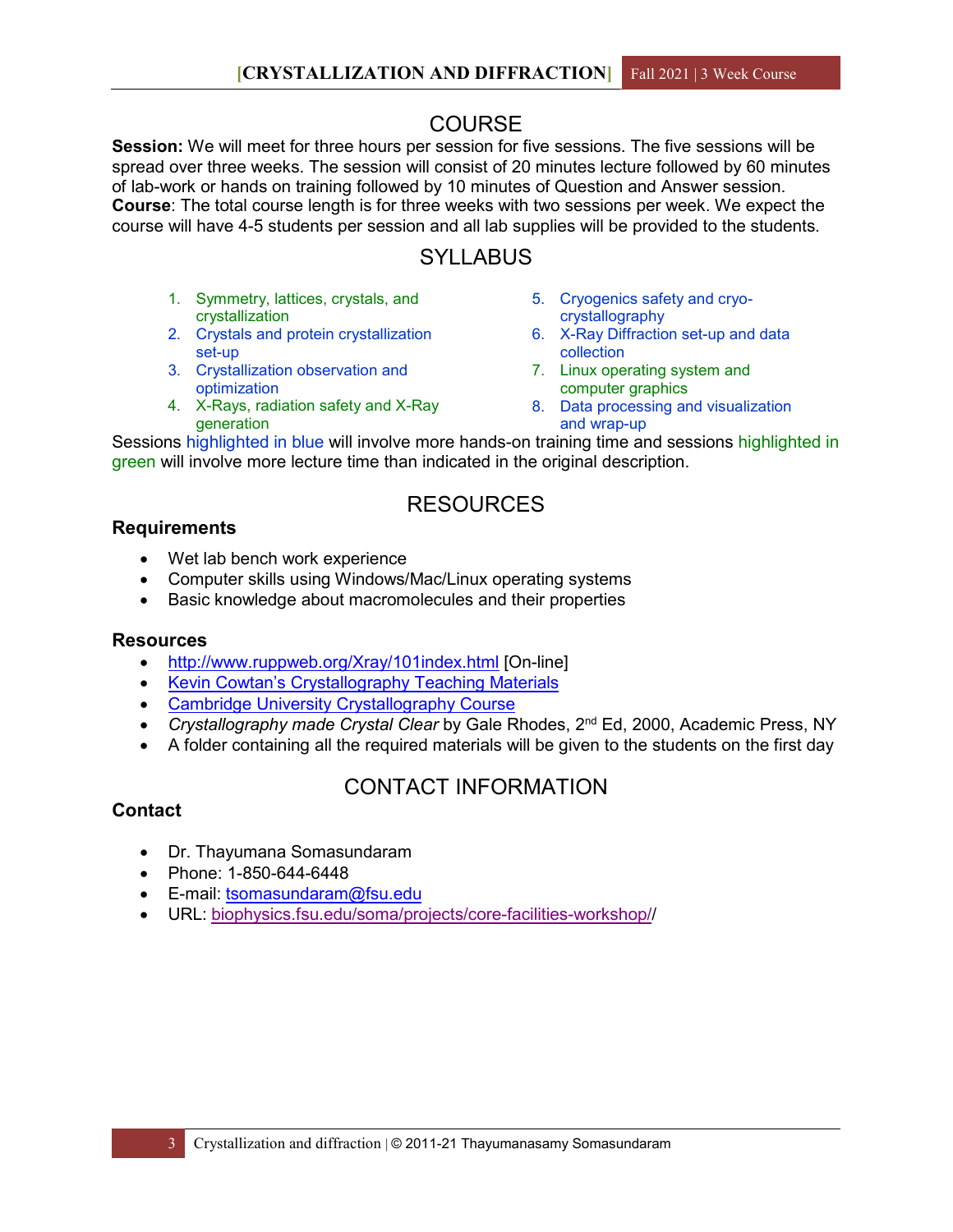## DETAILED SYLLABUS

## **1. Symmetry, lattices, crystals, and crystallization**

<span id="page-4-0"></span>In this session, we will cover basic ideas of symmetry: point groups, space groups, symmetry elements, Bravais lattices, and chiral molecules and their symmetry. Then we will study about crystals of macromolecular materials. We will compare and contrast crystal growth techniques.

The lab portion of the session will involve learning about hanging-drop and sitting-drop vapor diffusion experiments. We will also cover Commercial Crystallization Screens. [2021-Mod-0\_Introduction.pptx, 2021-Mod-1\_Symm+Charzn.pptx, 2021-Mod-2\_Crystlzn.pptx ]

### **2. Crystals and protein crystallization set-up**

In this session, we will start to learn about macromolecular crystals and their characteristics. We will learn about de novo crystallization. We will also learn about commercial screens available for proteins, nucleic acids from various vendors. We will also learn about crystal screening services available for testing multiple conditions.

The lab portion of the session will involve preparing protein solutions (lysozyme, buffers, and precipitating agents. We will be setting up manual hanging-drop and robotic sitting-drop vapor diffusion crystallization trays. [2021-Mod-2\_Crystlzn.pptx, 2021-Mod-1+2\_Crystallization.docx]

## **3. Crystallization observation and optimization**

In this session, we will optically observe and score the crystal trays we have set-up during the last session. Based on the original scores modified crystallization conditions will be prepared and additional trays will be set-up for future observation and harvesting.

We will robotically image crystals, manipulate and mount crystals. Previously prepared crystals will be mounted into glass capillaries, and cryo loops. [2021-Mod-1+2\_Crystallization.docx]

## **4. X-Rays, radiation safety, and X-Ray generation**

In this session, we will cover topics pertaining to need for X-Ray radiation, why we need to carry out X-Ray diffraction to obtain atomic resolution images of macromolecules. We will cover basics of X-Ray safety. How X-Rays are produced both at home and at a synchrotron station.

The lab portion of the session will involve tour the home X-Ray Diffraction laboratory and exploring various components involved in collecting the data. [2021-Mod-3\_X-Ray+Cryo\_Safety.pptx]

## **5. Cryogenic safety and cryo-crystallography**

In this session, we will start with safety dealing with liquid nitrogen. We will then move on to the need for low-temperature (cryo-crystallography) crystallography. The advantages and disadvantages of low-temp work will be discussed.

During the lab portion of the session, we will learn how to mount a crystal in a cryo loop. We will also learn how to flash-cool the crystal in a loop under bulk liquid nitrogen bowl and lowtemp flowing nitrogen gas. [2021-Mod-3\_X-Ray+Cryo\_Safety.pptx, 2021-Mod-3+4\_CryoCrystallography.docx]

## **6. X-Ray diffraction set-up and data collection**